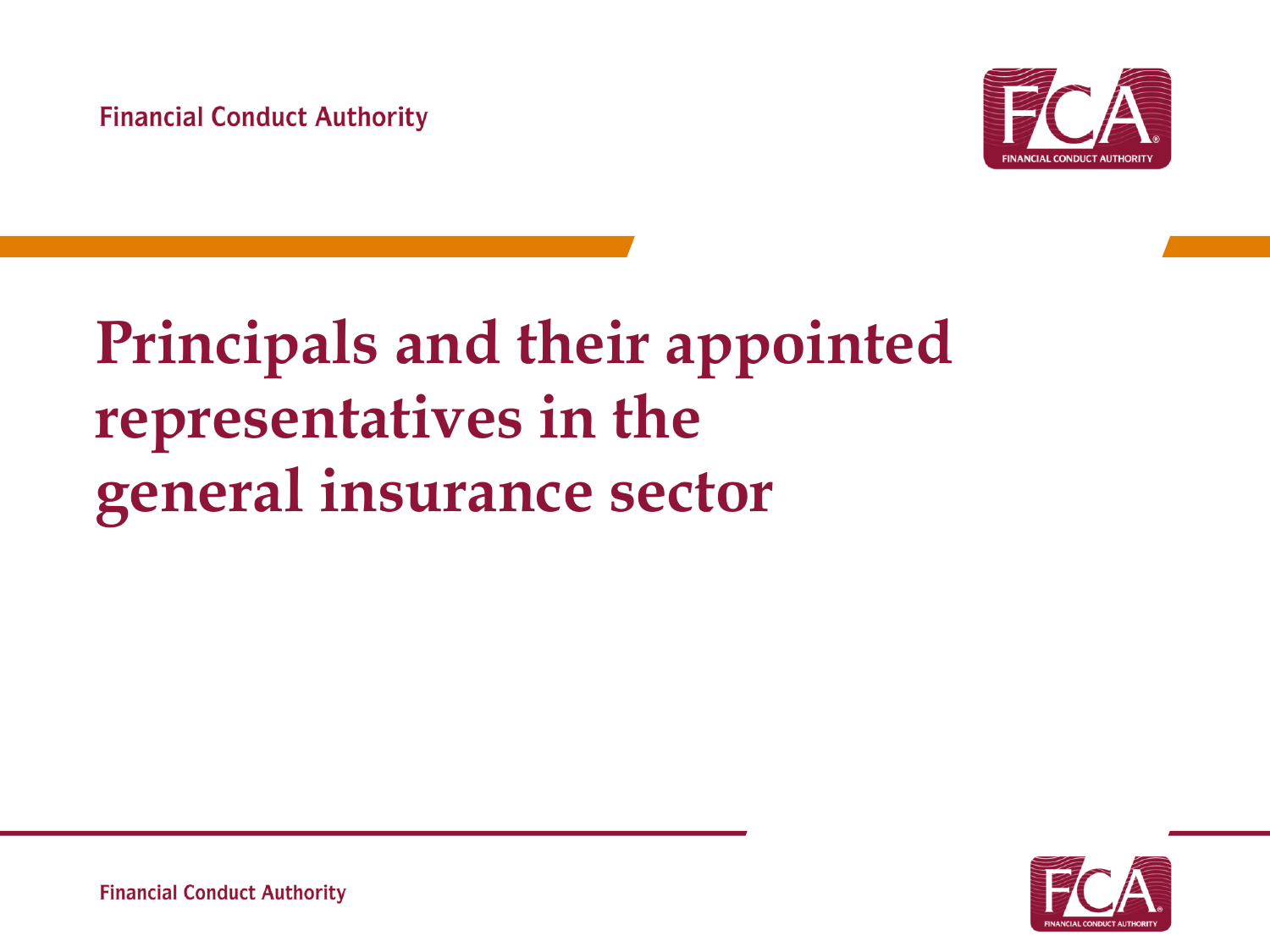**Financial Conduct Authority** 



### **Introduction**

### **Simon Green Director, General Insurance & Protection**

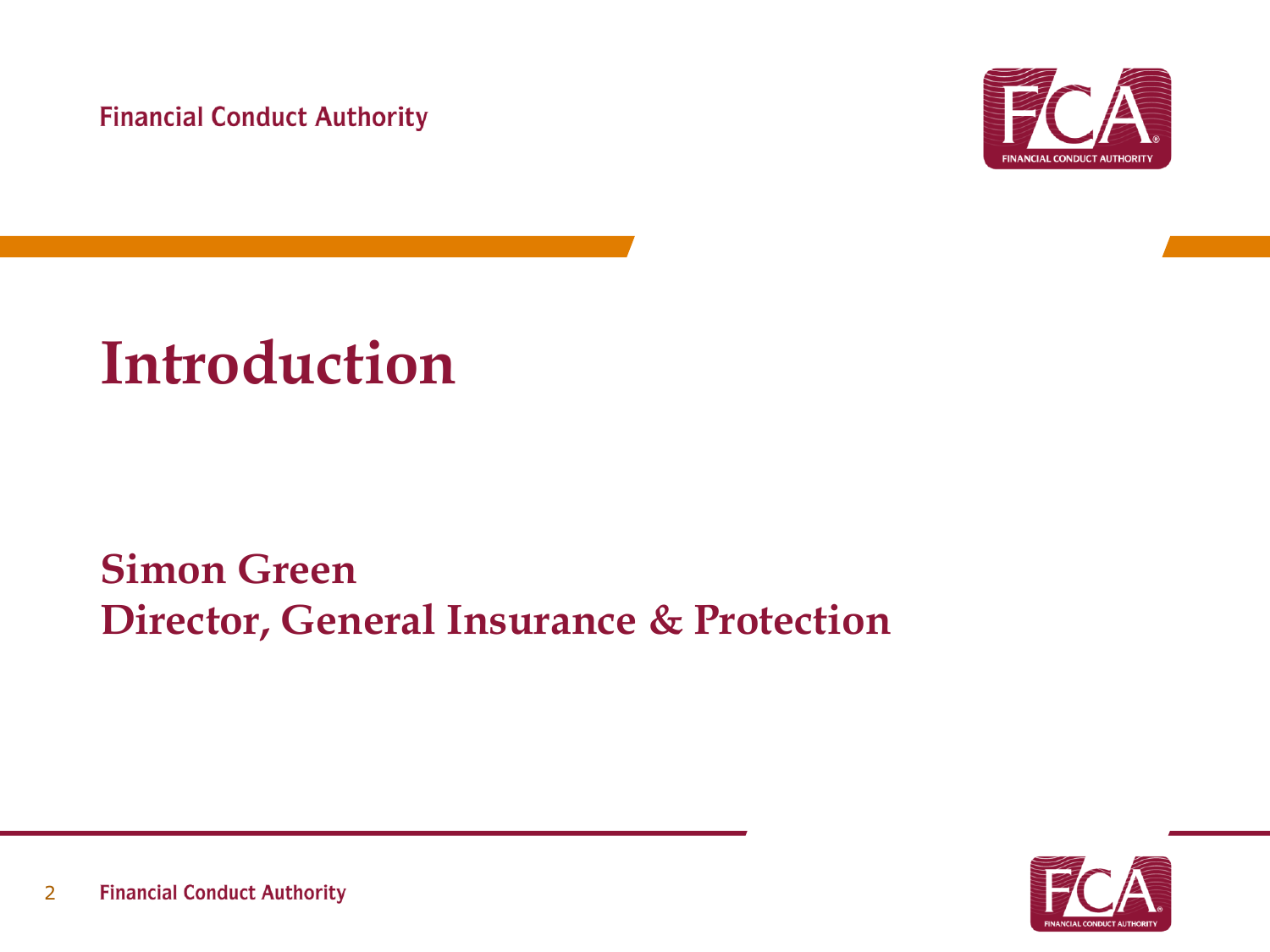# Agenda

- 1. Background
- 2. High-level findings
- 3. Review scope and methodology
- 4. Regulatory framework
- 5. Findings
- 6. Actions
- 7. Expectations and next steps
- 8. Q&A session

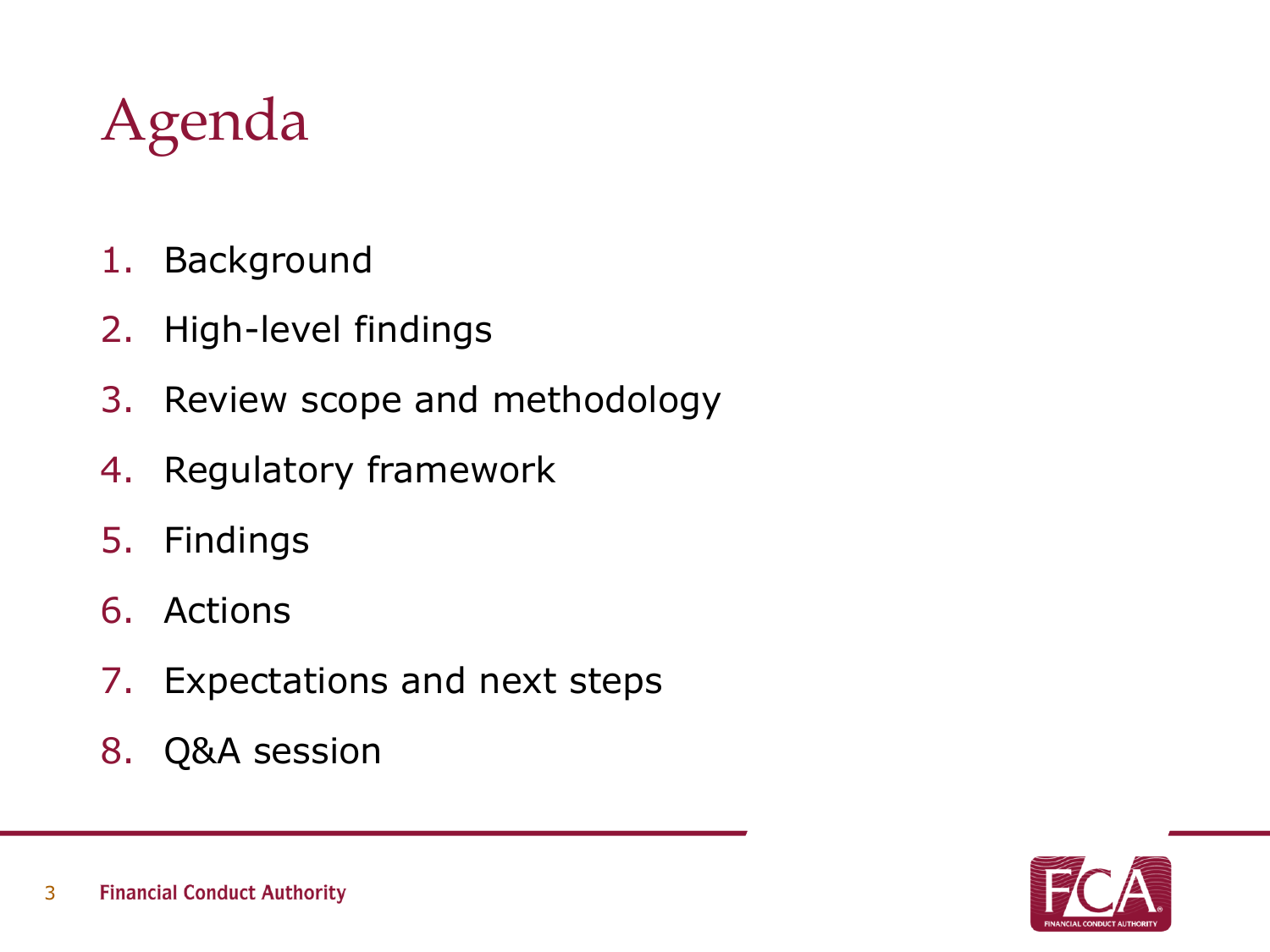# Background

• Over 20,000 appointed representatives involved in the distribution of general insurance products

• Supervisory work identified concerns around principals' oversight of appointed representatives

• Business plan commitment for 2015/16

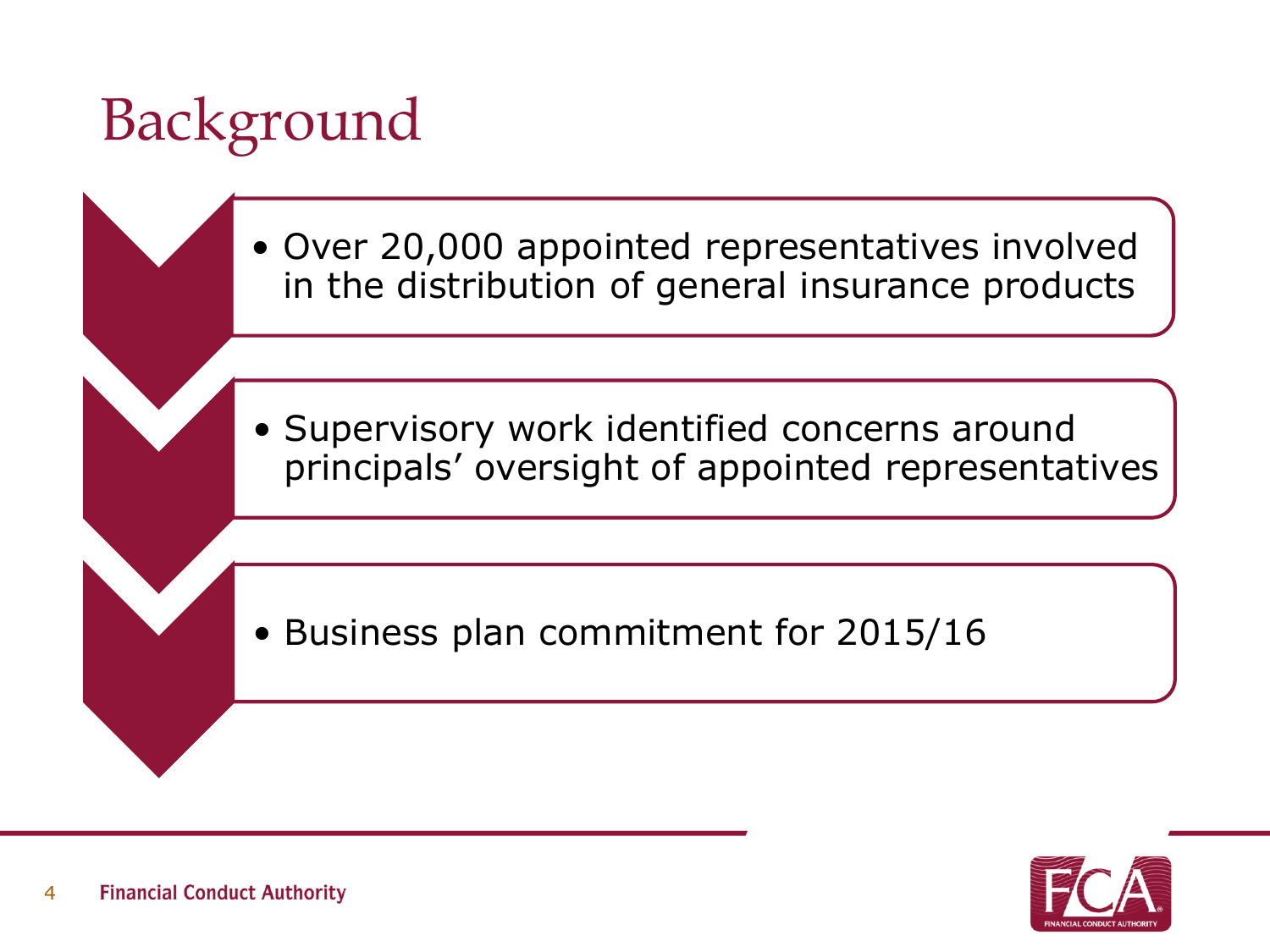# High-level findings

| <b>Business model and</b><br>risk management            | • Majority of firms in the sample lacked effective risk<br>frameworks<br>• AR alignment to and impact on wider business model                                                              |
|---------------------------------------------------------|--------------------------------------------------------------------------------------------------------------------------------------------------------------------------------------------|
| Governance and<br>oversight - before<br>appointment     | • Solvency and suitability of the AR<br>• Majority of firms in sample did not have adequate<br>understanding and resources to oversee and control ARs                                      |
| Governance and<br>oversight - contracting               | • Shortcomings in contracts - scope of activities<br>• Issues such as multiple principal arrangements,<br>categorising ARs, implementing approved persons regime,<br>client money          |
| Governance and<br>oversight - control and<br>monitoring | • Shortcomings in understanding and oversight of regulated<br>activities of ARs - many risks not identified and addressed<br>• Most firms lacked effective monitoring activity and control |
| <b>Consumer outcomes</b>                                | • Potential mis-selling - customers buying products didn't<br>need, not eligible for or without adequate information<br>• Understanding and application of client money rules              |

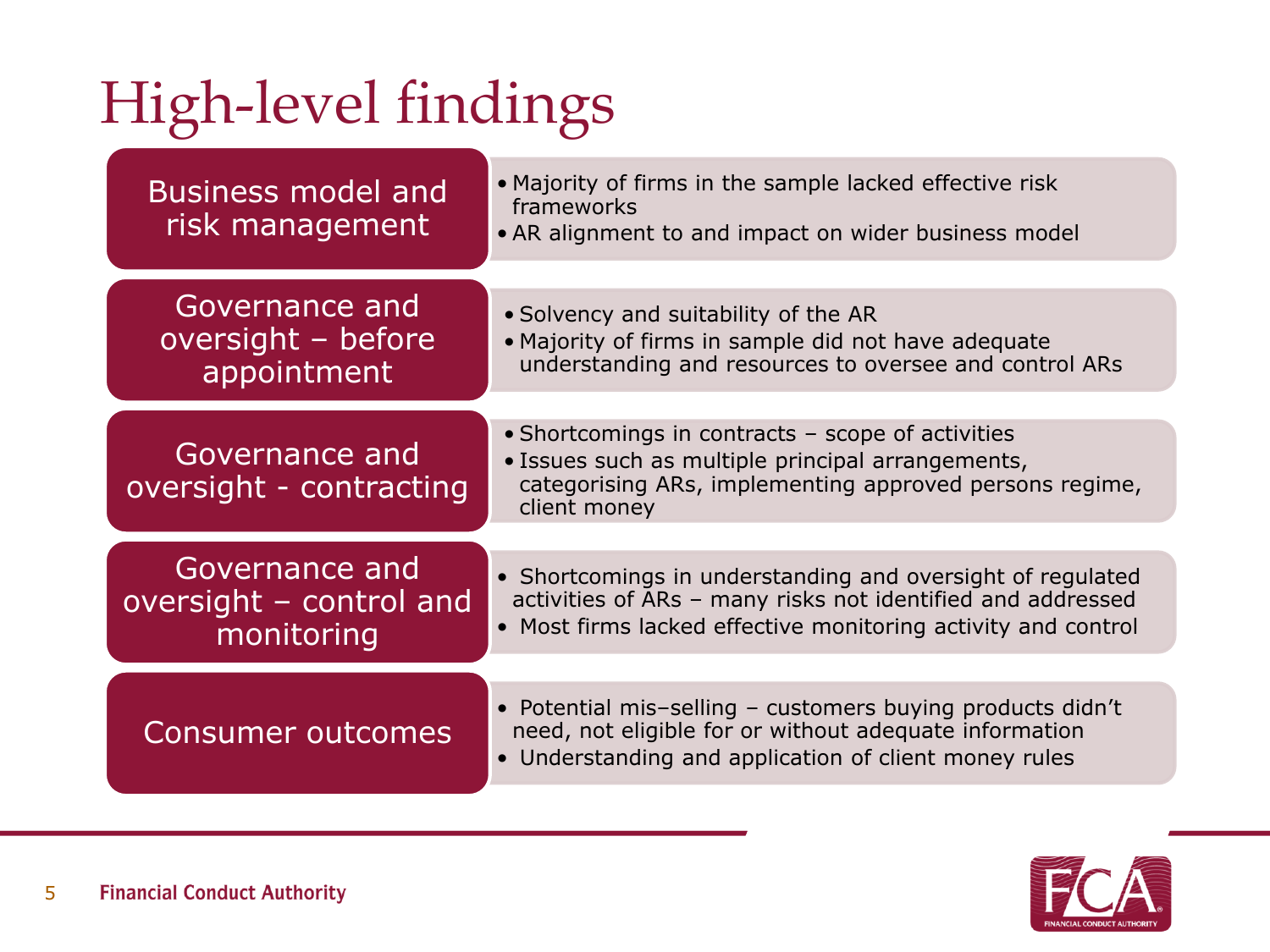## Summary and actions

• Widespread shortcomings in area where rules and obligations are clear and longstanding

• Significant risk of customer detriment

• We have taken early intervention actions where necessary to mitigate issues

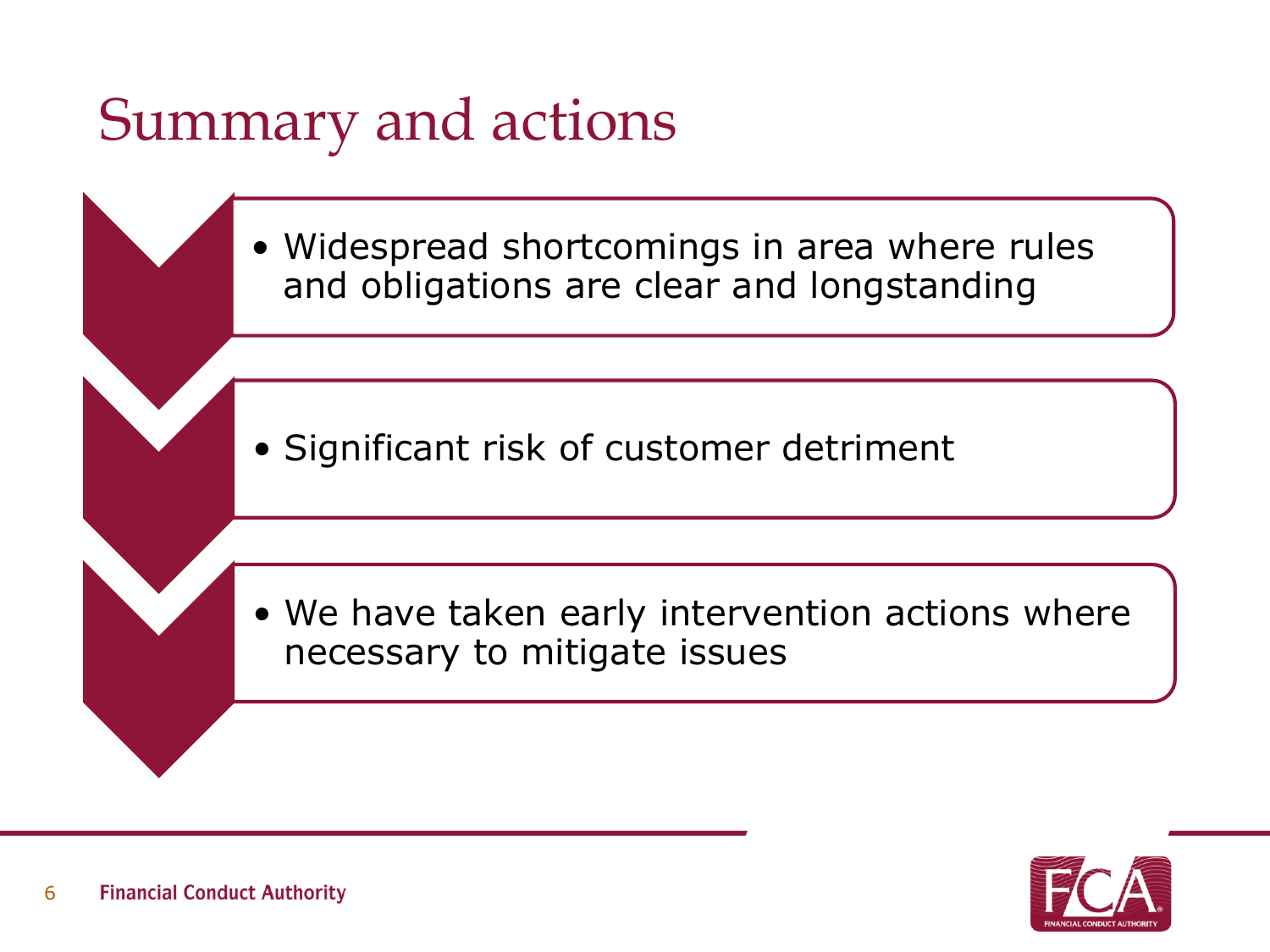## Scope and methodology

- Online survey of 190 GI principals with a network of ARs
- Over 6,000 ARs, 15,000 sites, 75,000 representatives, 10 million annual sales and £500m annual revenue
- Sample of 15 principals for more detailed work
- 783 ARs across a wide range of GI activities
- FCA visited 14 of the principal firms and 25 ARs
- Interviewed management and staff, reviewed processes, controls and oversight
- Reviewed customer facing documents and sales files, listened to sales calls and considered post sales activities
- Assessed effectiveness of monitoring activity and resultant actions

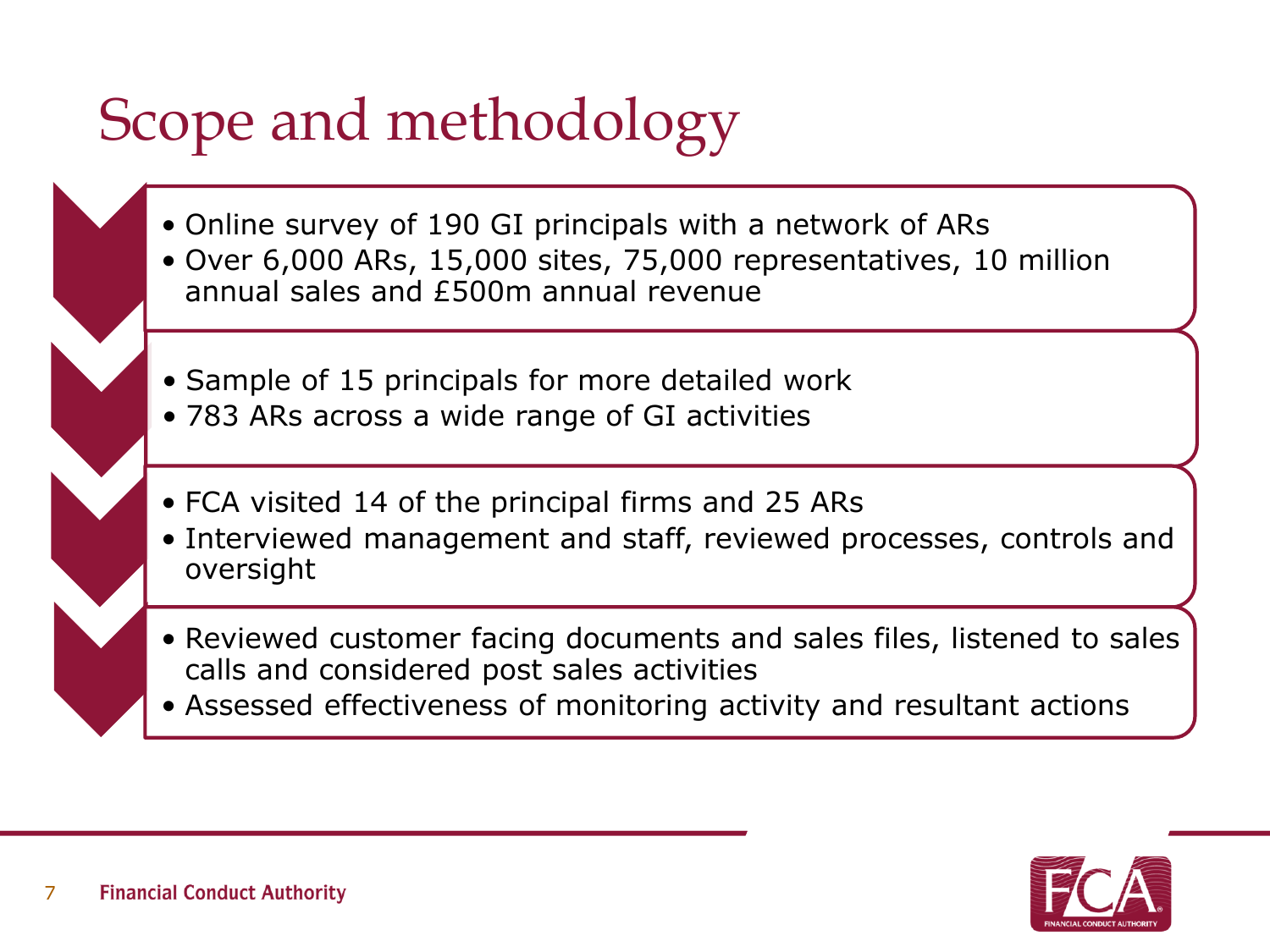## **Regulatory framework**

- ARs undertake regulated activities under the supervision of an authorised firm acting as principal, so are exempt
- A principal accepts regulatory responsibility for its ARs
- '…..anything that an AR has done or omitted to do……will be treated as having been done or omitted to be done by the firm' – SUP12.3.1(G)
- The key FCA rules and guidance against which we carried out this review included:
- Chapter 12 of the Supervision Manual (SUP)
- FCA Principles for Businesses (PRIN)
- Senior Management Arrangements, Systems and Controls (SYSC)
- Threshold Conditions (COND)
- Insurance: Conduct of Business Sourcebook (ICOBS)
- Client money: insurance mediation activity (CASS 5)

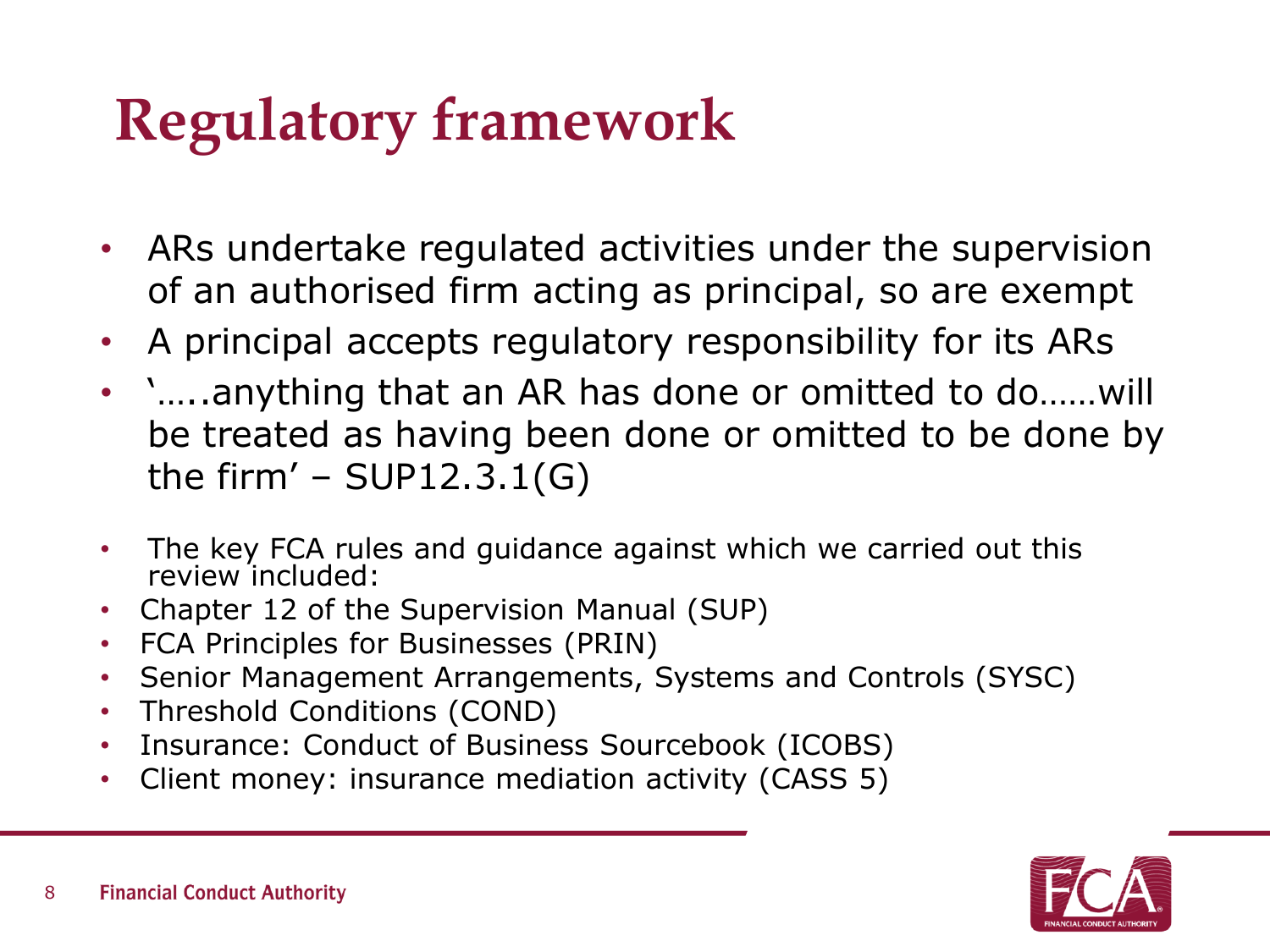**Financial Conduct Authority** 



# **Thematic review findings**

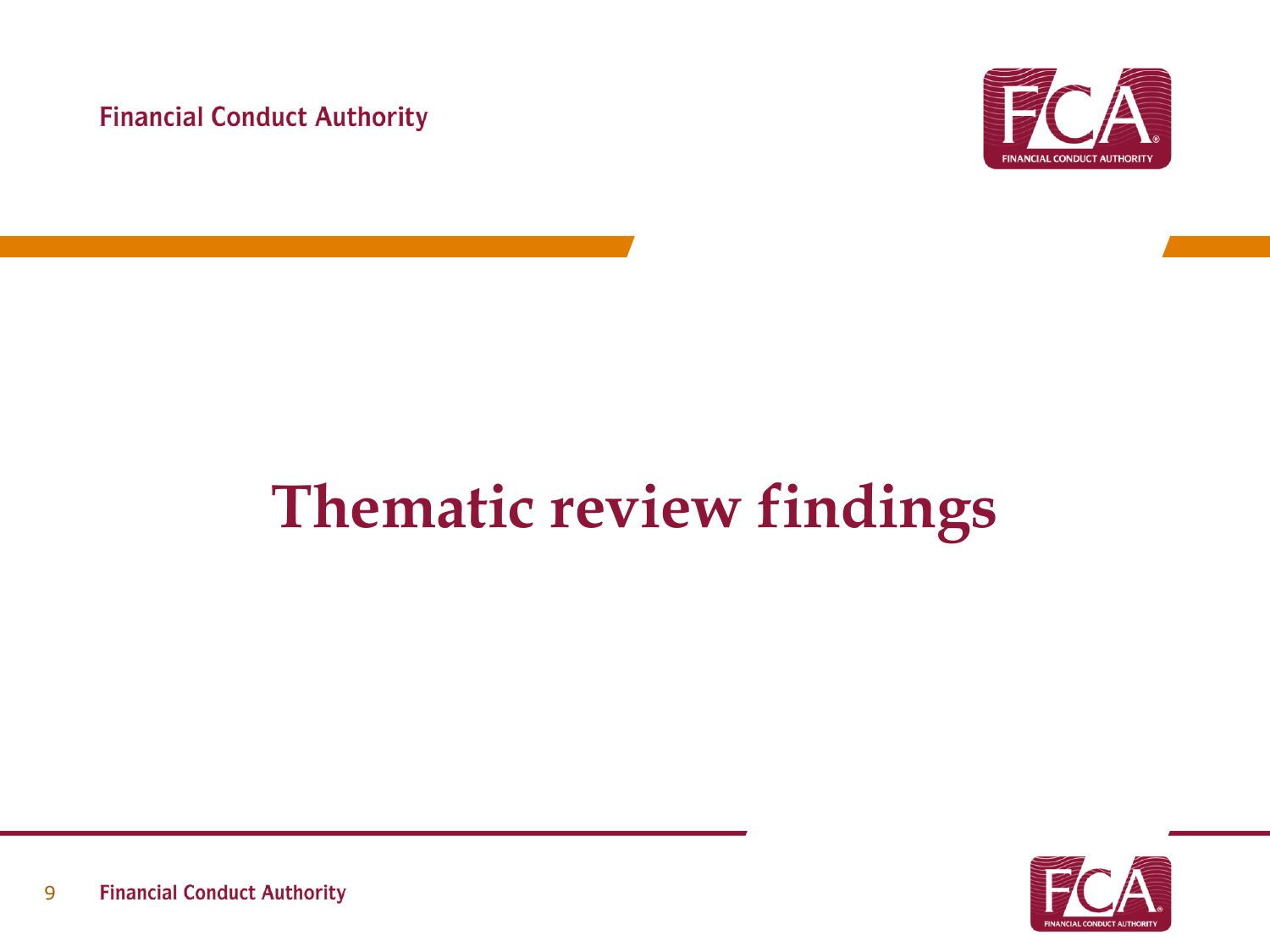# **Business model and risk management**

### Clearly defined business model?

- Majority of principals could not demonstrate that they had considered how appointment of ARs would impact on their core business
- Were AR activities consistent with their risk appetite?

### Diversification through ARs

- Wholesale intermediaries taking on retail ARs
- Lacked ability to ensure practices and sales were compliant

### Sustainable business

- Majority of principals had not considered the costs of operating a compliant AR network
- ARs were sometimes viewed as a "cash free investment"

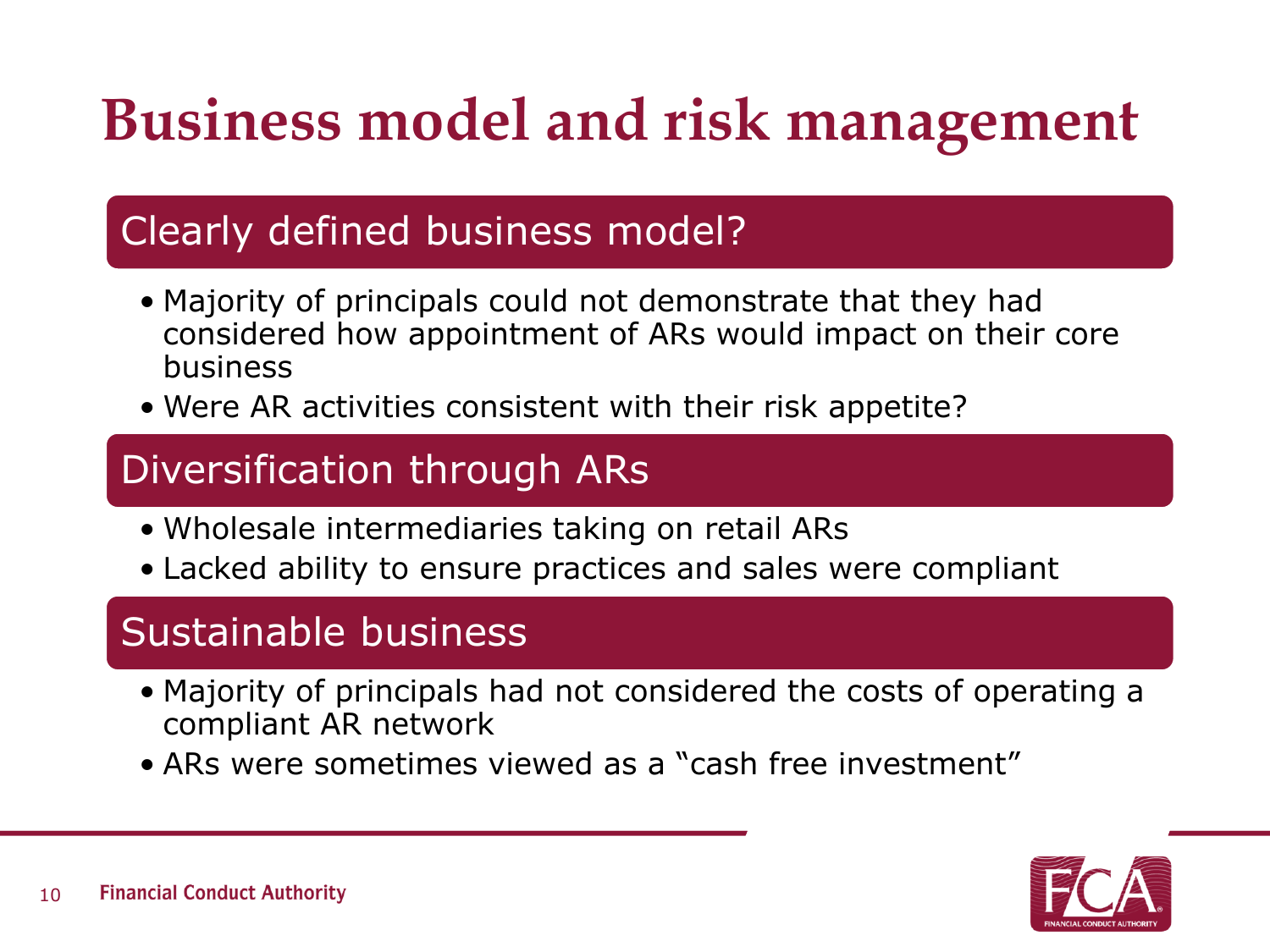## **Business model and risk management (cont.)**

### Growth of networks

- Some firms had grown their networks rapidly and lacked sufficient skills and resources to manage the risks presented
- Examples where principals had altered and broadened their business models to grow - creating new risks

### Umbrella networks

- Some principals in our sample were "umbrella" networks, whose sole or primary purpose was to operate ARs
- These firms did not always appear to have understood the full extent of their responsibility for their ARs
- Could not always show they met their regulatory obligations and understood and mitigated the risks of their ARs' activities

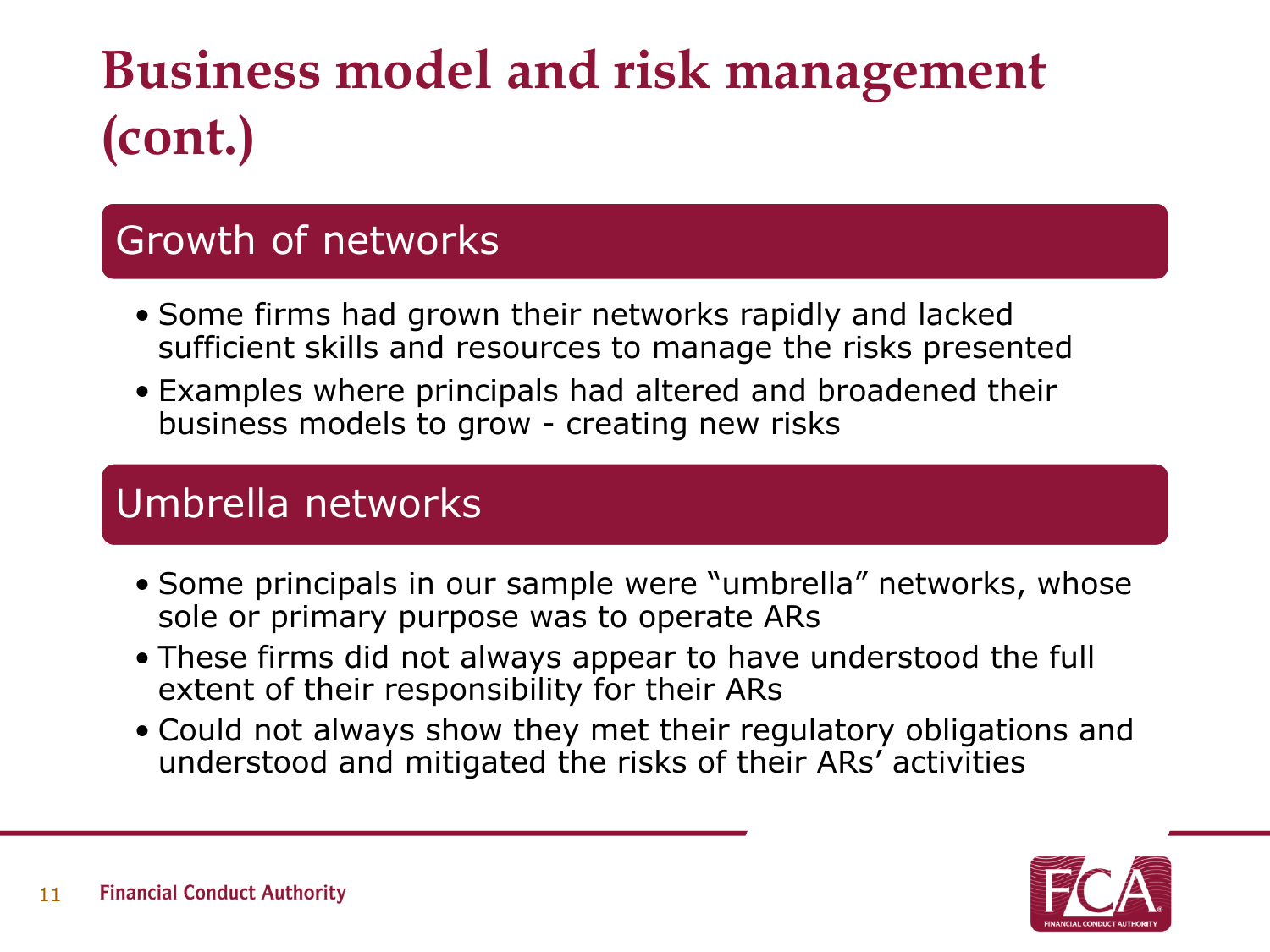## **Governance and oversight – prior to appointment**

### Due diligence – fit with principal's own business

- Lack of evidence that risks had been considered and understood
- Conflicts of interest, including relevant relationships with AR

### Due diligence – AR and activities

- Many had not fully considered the solvency and suitability of the AR
- Experience and capabilities of the AR and its management
- Type of products sold, sales processes and the needs of consumers
- Remuneration of sales agents and related risks

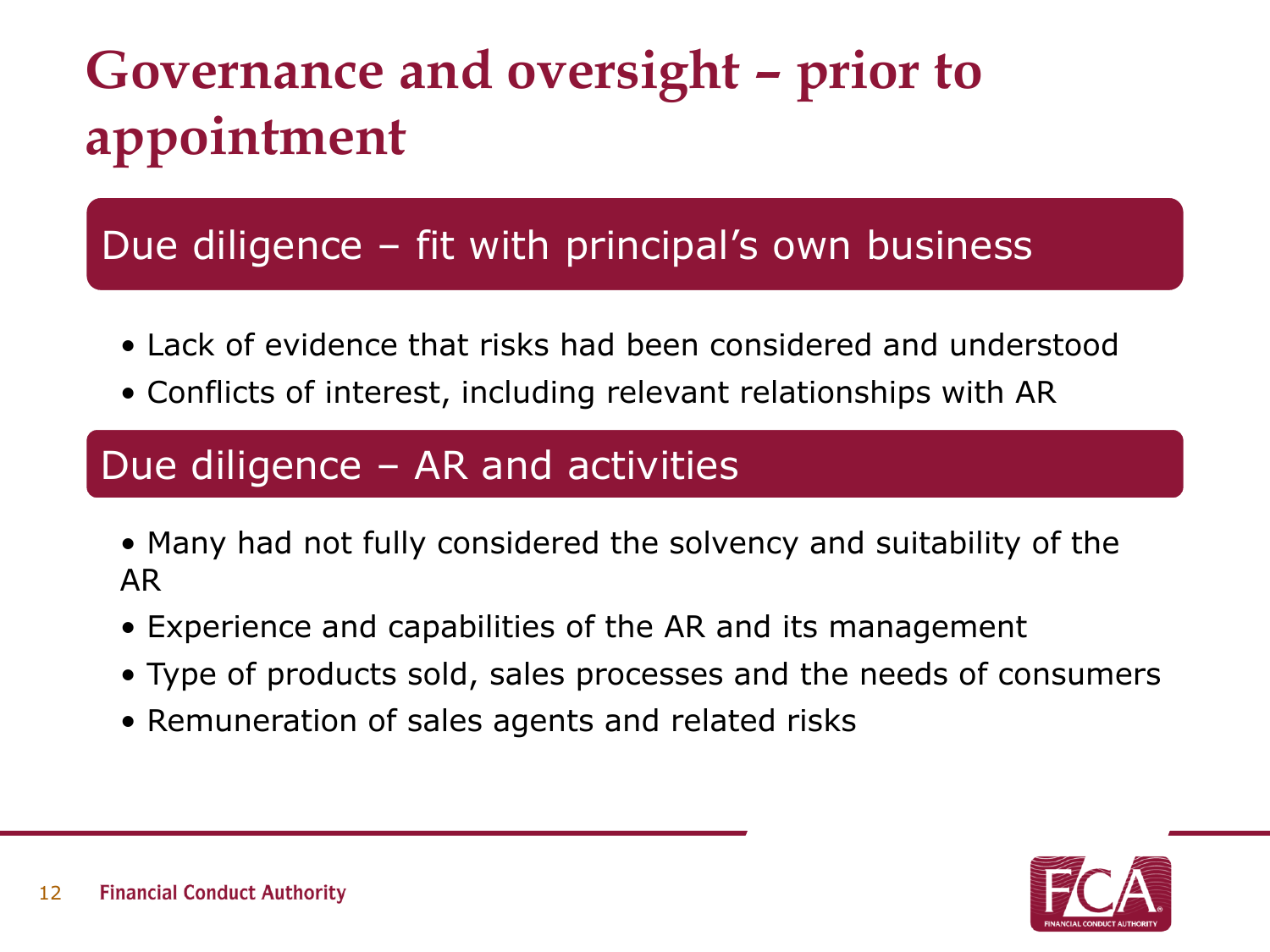# **Governance and oversight – set up**

### **Contracts**

- Required to be in place SUP 12.5 sets out key required terms
- Provide a basis for effective control and oversight
	- Many contracts failed to clearly define and limit AR activities
	- What was set out in contract not imposed
	- Multiple principal arrangements not in place

### Other issues

- Implementation of approved persons regime for directors of ARs
- Client money and risk transfer arrangements

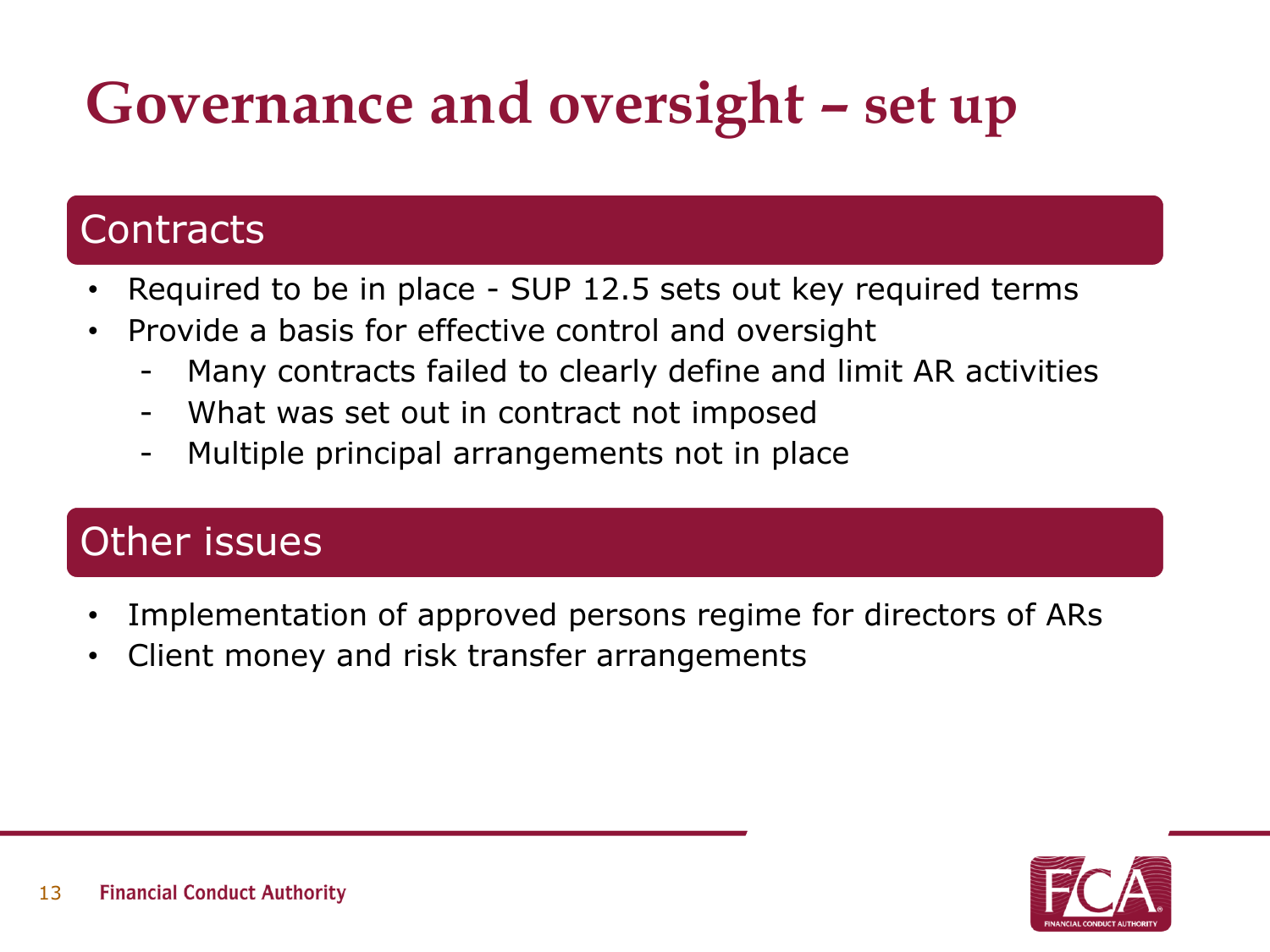## **Governance and oversight – on-going monitoring**

### Overall finding

•The majority of the principal firms in our sample could not demonstrate that they consistently exercised adequate control over their ARs' activities.

### Adequate resources

- •Majority of principals lacked resources to effectively oversee their ARs
- •Insufficient staff with appropriate skills or regulatory knowledge
- •Lack of independence and conflict with commercial relationship

### Monitoring framework

- •Absence of appropriate framework or support for oversight
- •In over half of the firms there was no risk based approach to AR oversight

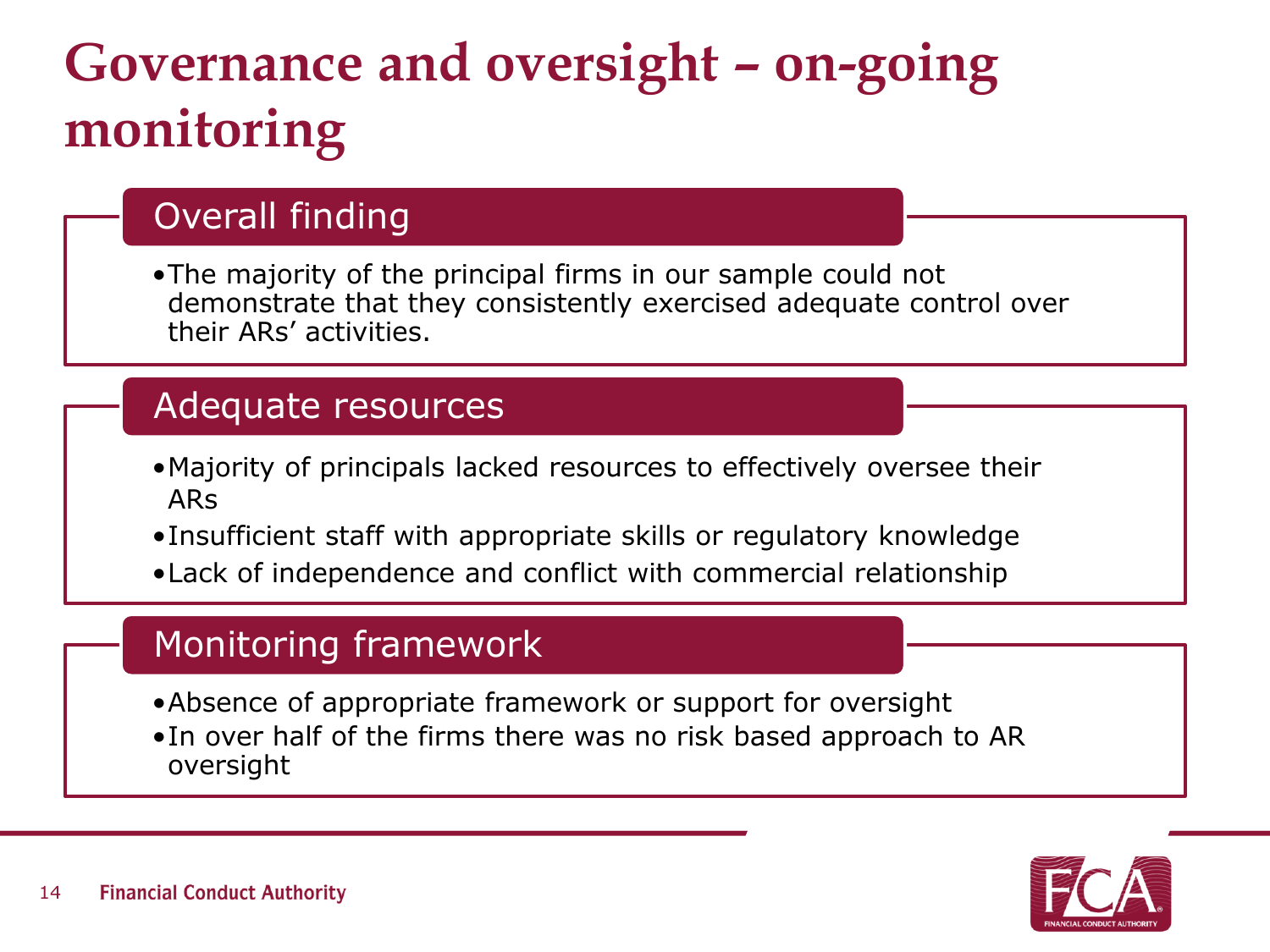## **Governance and oversight – on-going monitoring**

### Monitoring activities– visits, MI and financial assessments

- •Minority of ARs had received a monitoring visit from their principal in the last year
- •Most firms performed some monitoring but effectiveness varied widely
- •Monitoring by most firms insufficient to identify potential customer detriment
- •Undue reliance on system controls without other monitoring
- •ARs operating outside core processes and systems
- •Most principals did not have sufficient MI to enable them to identify key risks and trends within their AR network
- •Many ARs had not had a financial assessment carried out in the last year

### Follow up of issues and imbalance in principal AR relationship

- •Lack of evidence of follow up and decisive action when issues identified at ARs
- •Imbalance in the relationship between the AR and the principal Size, **Customers**
- •ARs dictate the terms of engagement although using principal authorisation

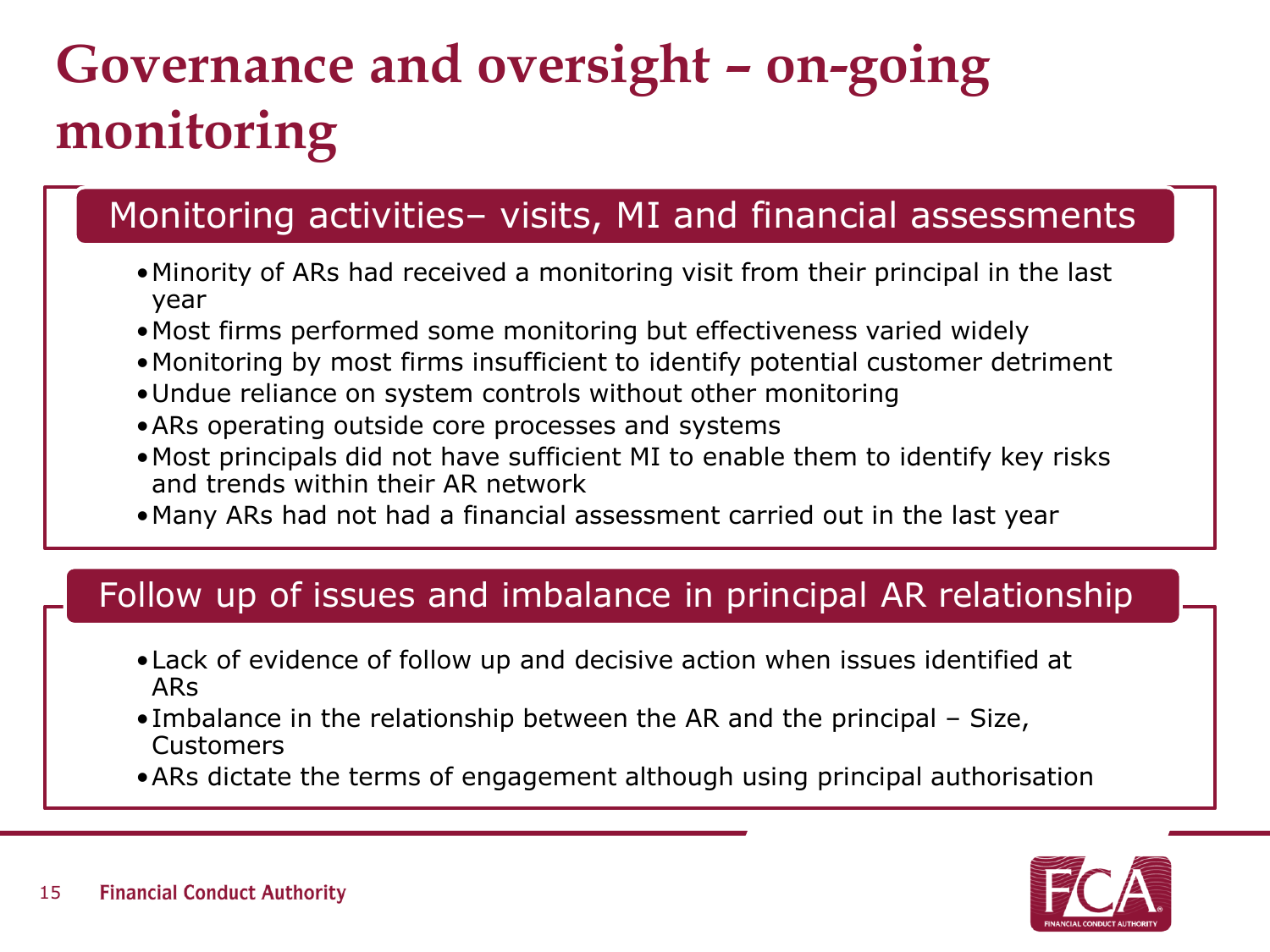## **Governance and oversight – on-going monitoring (cont.)**

### Training and competence

- Quality of training and competence regimes varied widely
- In many cases there was no effective quality assurance to assess understanding

### Termination of AR relationship

- Ongoing obligations to customers when AR appointment terminated not understood
- Appropriate arrangements not always in place to protect principal and customers

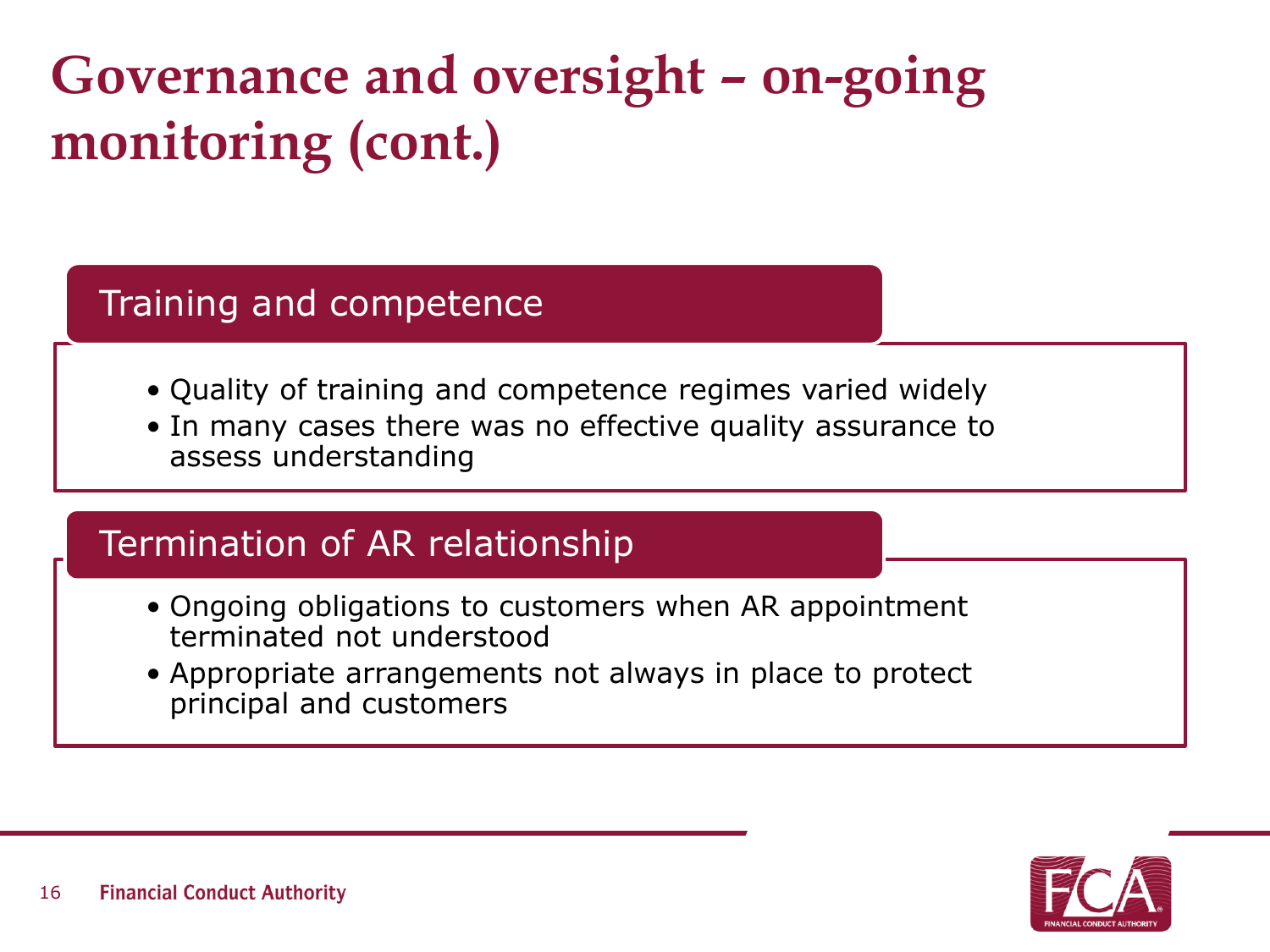## **Customer outcomes**

Customers who buy from an AR should be afforded the same protection as if they were buying from the authorised firm itself.

We found that:

- Most principals did not have adequate systems and controls to enforce compliance with PRIN and ICOBS
- Many principals did not know whether customers of their ARs were treated fairly
- In five of the firms we saw examples of potential misselling, unauthorised business or other customer detriment
- Some firms had not ensured effective risk transfer was in place or appropriately protected client money

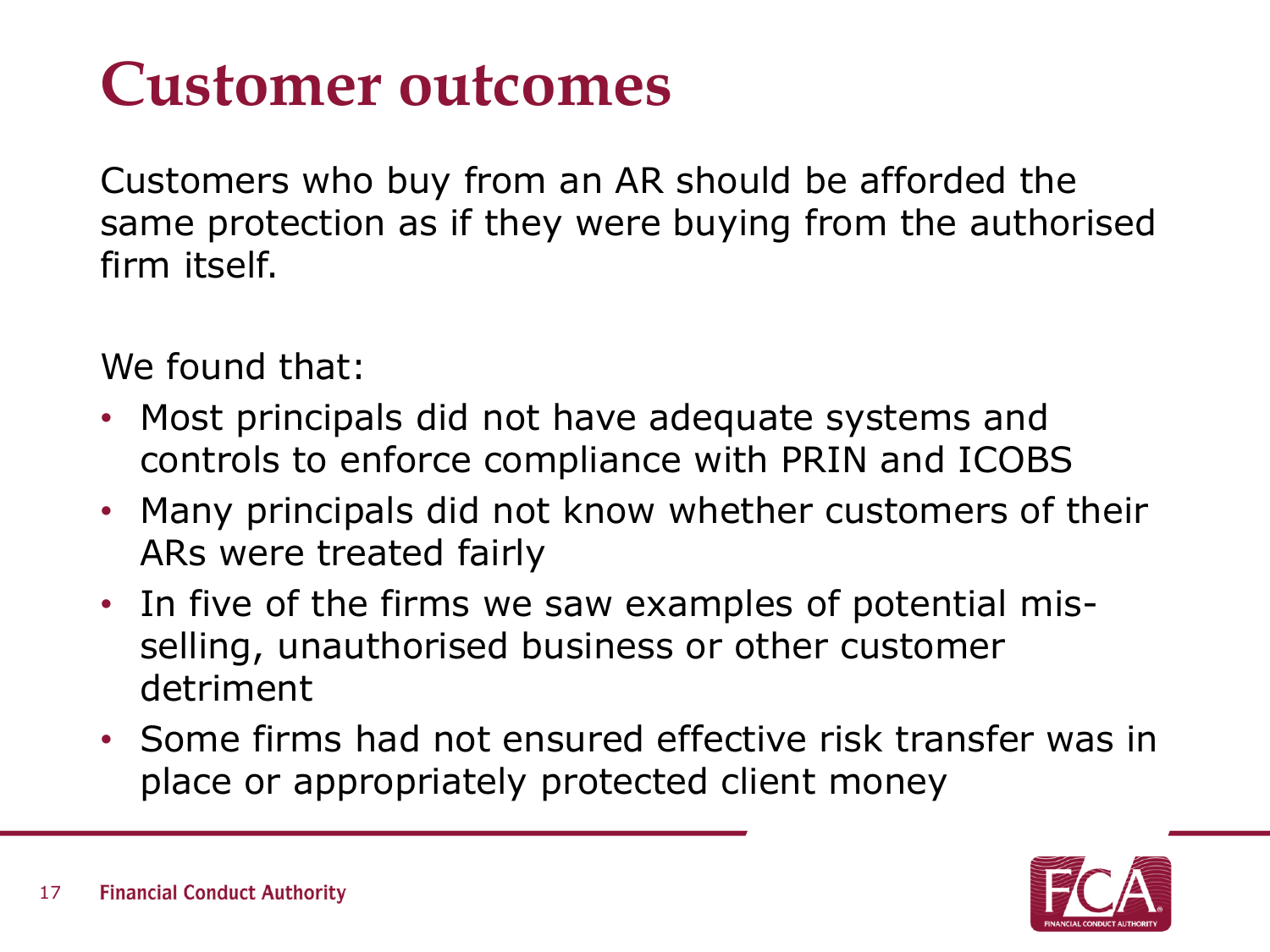## **Customer outcomes - Sales**

### AR sales activities – understanding and control

- Most principles did not consistently exercise effective oversight of their ARs' sales practices
- Some ARs were selling products which the principal had no experience of selling
- Cases of unauthorised business activities outside principal permissions or parties not authorised or exempt
- Activities covered by permission and AR contract but that principal not aware of
- Lack of understanding of sales scripts and processes
- No effective quality assurance processes
- No ability to demonstrate ICOBS and PRIN compliance
- Examples of mis-selling and detriment

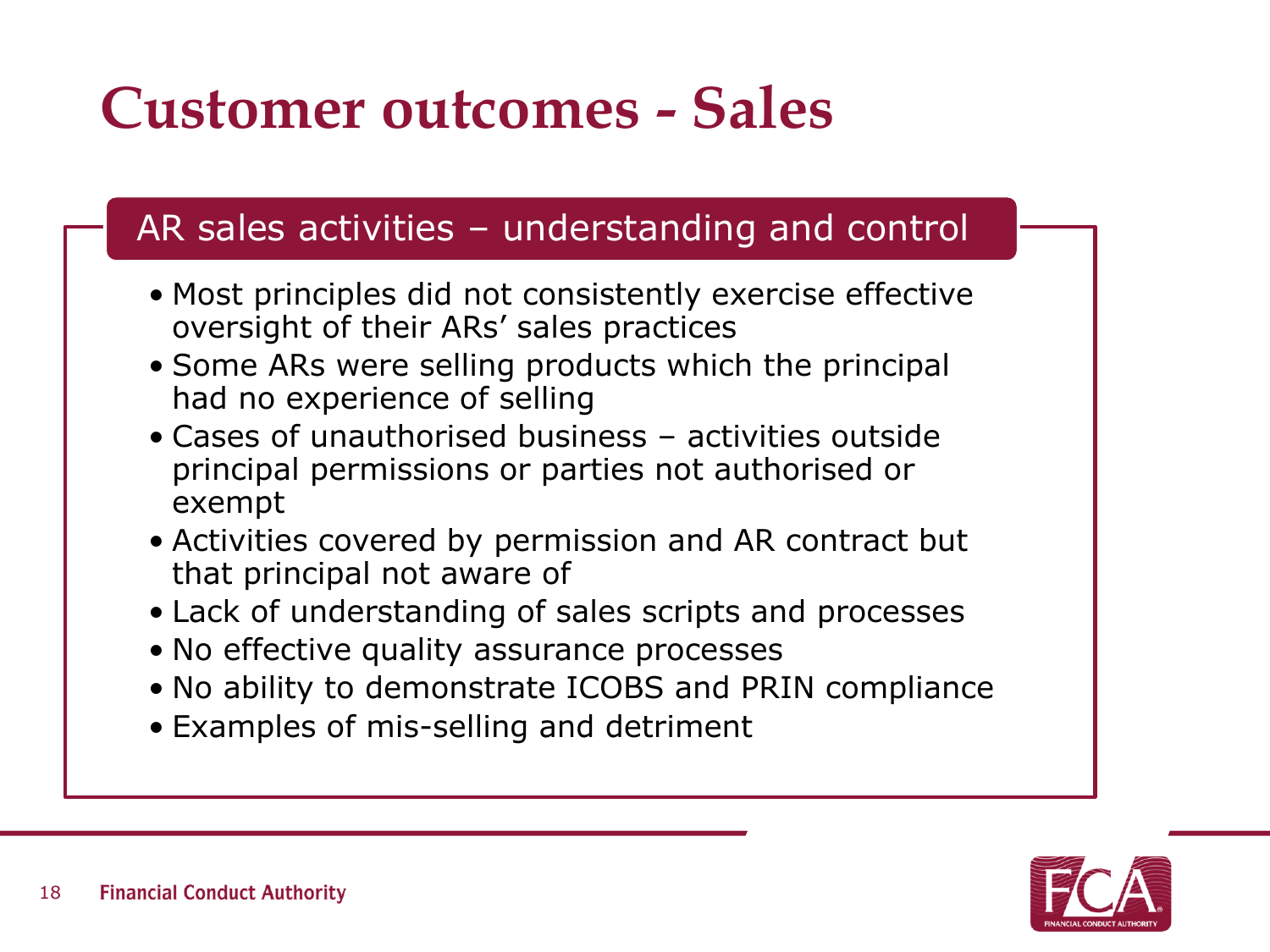### **Customer outcomes – CASS, post-sales activities**

### Client money and risk transfer

- Shortcomings in creation of effective risk transfer arrangements
- Principals not party to risk transfer arrangement and unsighted on existence or contents of insurer TOBA
- Risk transfer conditions not being met
- Failings in operation of client money environment
- Client money used to fund premium finance operation

#### Post-sales activities

- Less than a quarter of firms had put in place processes for assessing and improving customer outcomes
- All the principals had a formal complaints procedure but most did not have effective processes to identify, monitor and record complaints

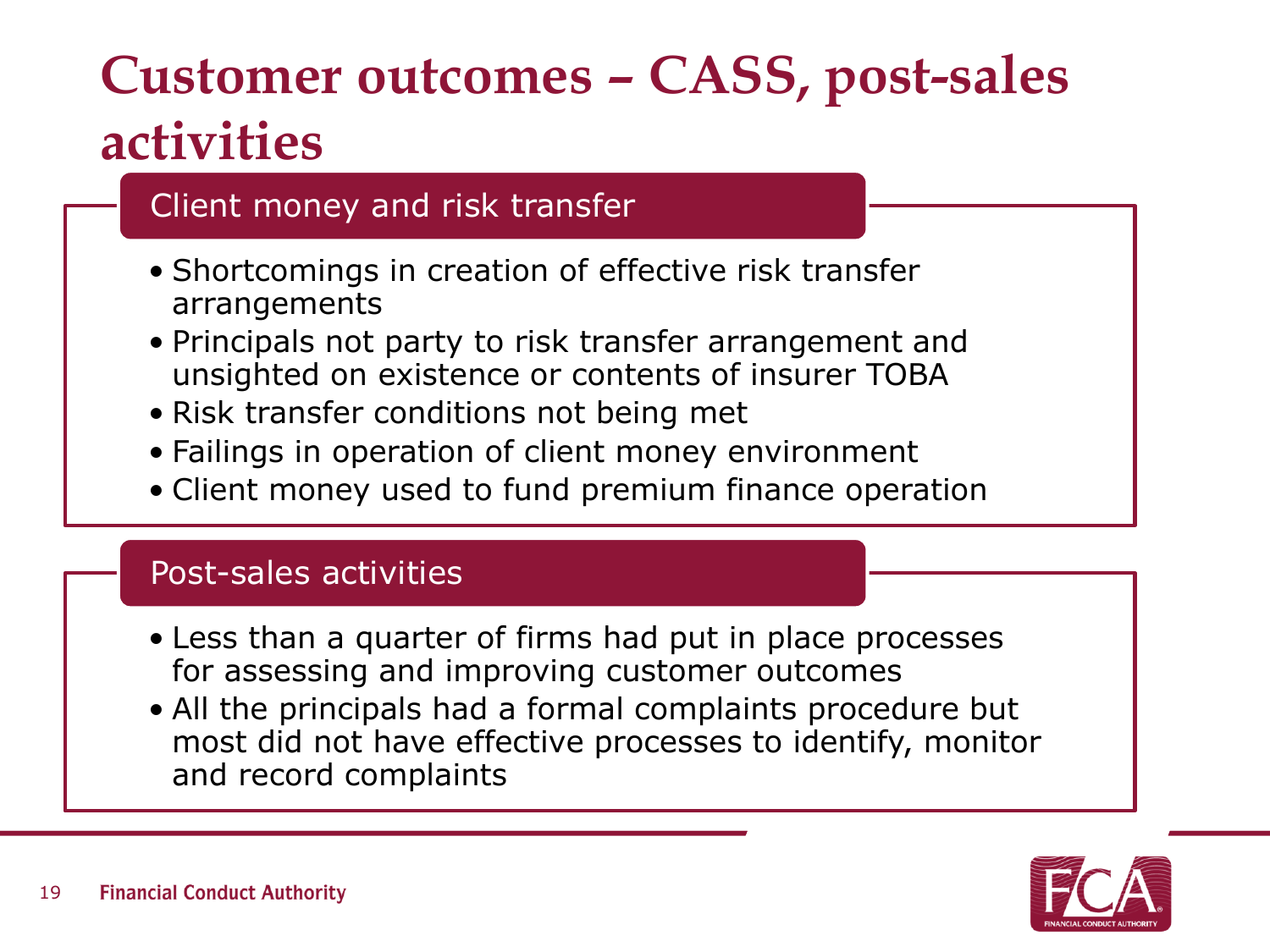## **Customer outcomes – products**

### Warranty insurance products

- •Warranty products outbound and inbound calls
- •Sales scripts, processes and controls treating customers fairly
- •Targeting of product– vulnerable customers

#### Travel insurance

- •Two stage processes for customers with pre-existing medical conditions
- •Controls to ensure customer does not have policy under which they are ineligible to claim

#### **GAP**

- •New rules relating to GAP insurance introduced in September 2015
- •Shortcomings in new processes or compliance with these
- •Examples of falsified customer signatures

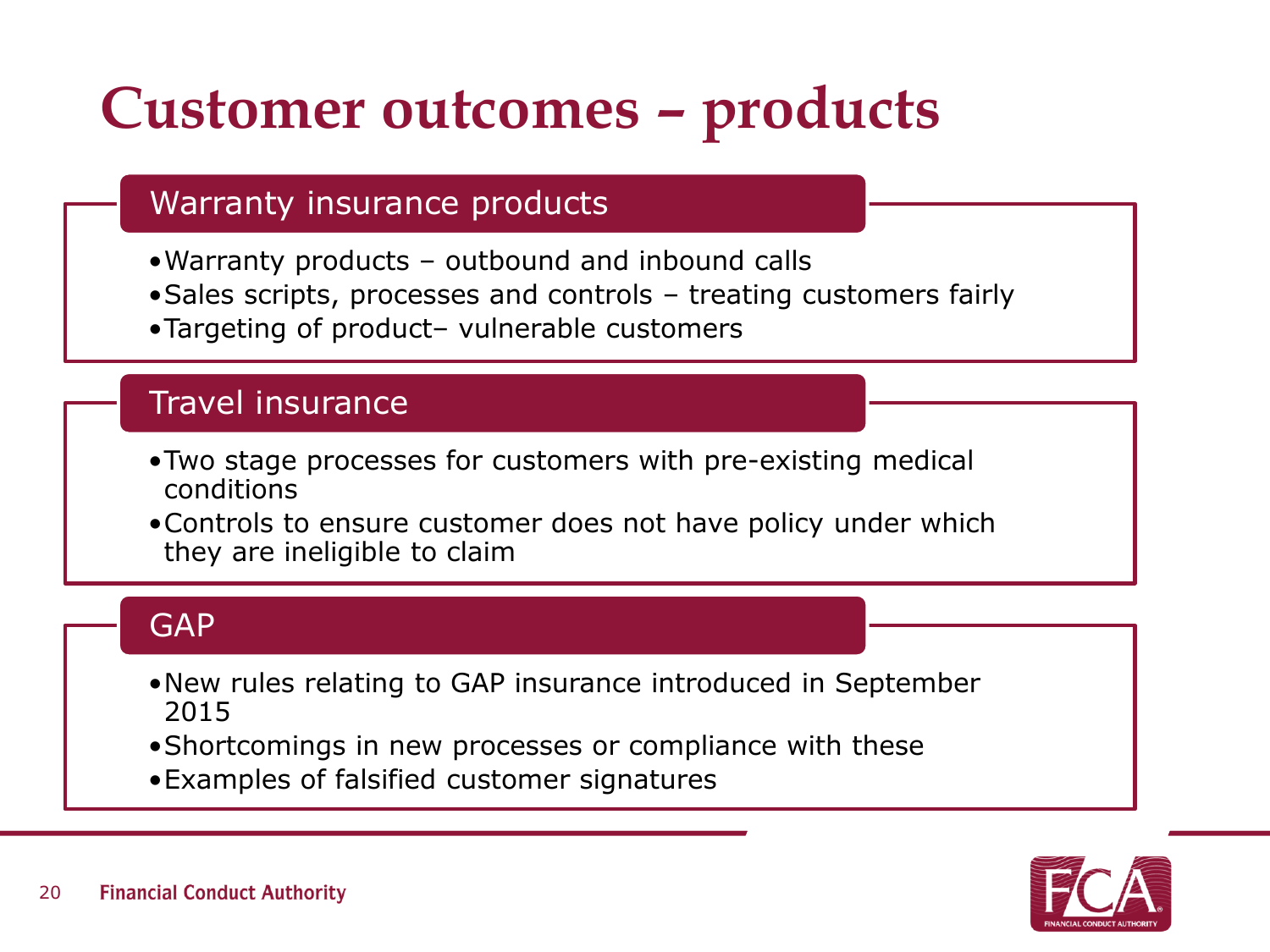## **Our actions**

In response to the issues identified and the related risks to consumers we have taken the following early intervention actions in relation to five of the principal firms:

- Agreed the imposition of voluntary requirements on the regulatory permissions of five of the principals, in each case preventing the principal from taking on any new ARs.
- In two cases, the requirements also limited or ceased elements of the firm's existing AR activities, by stopping sales by particular ARs or of particular products.
- Requested and received action plans from these firms to address the issues identified.
- We have commissioned two section 166 skilled persons reports to consider and address the issues identified at two principal firms.

One principal has ceased its activities and left the general insurance sector since our review commenced.

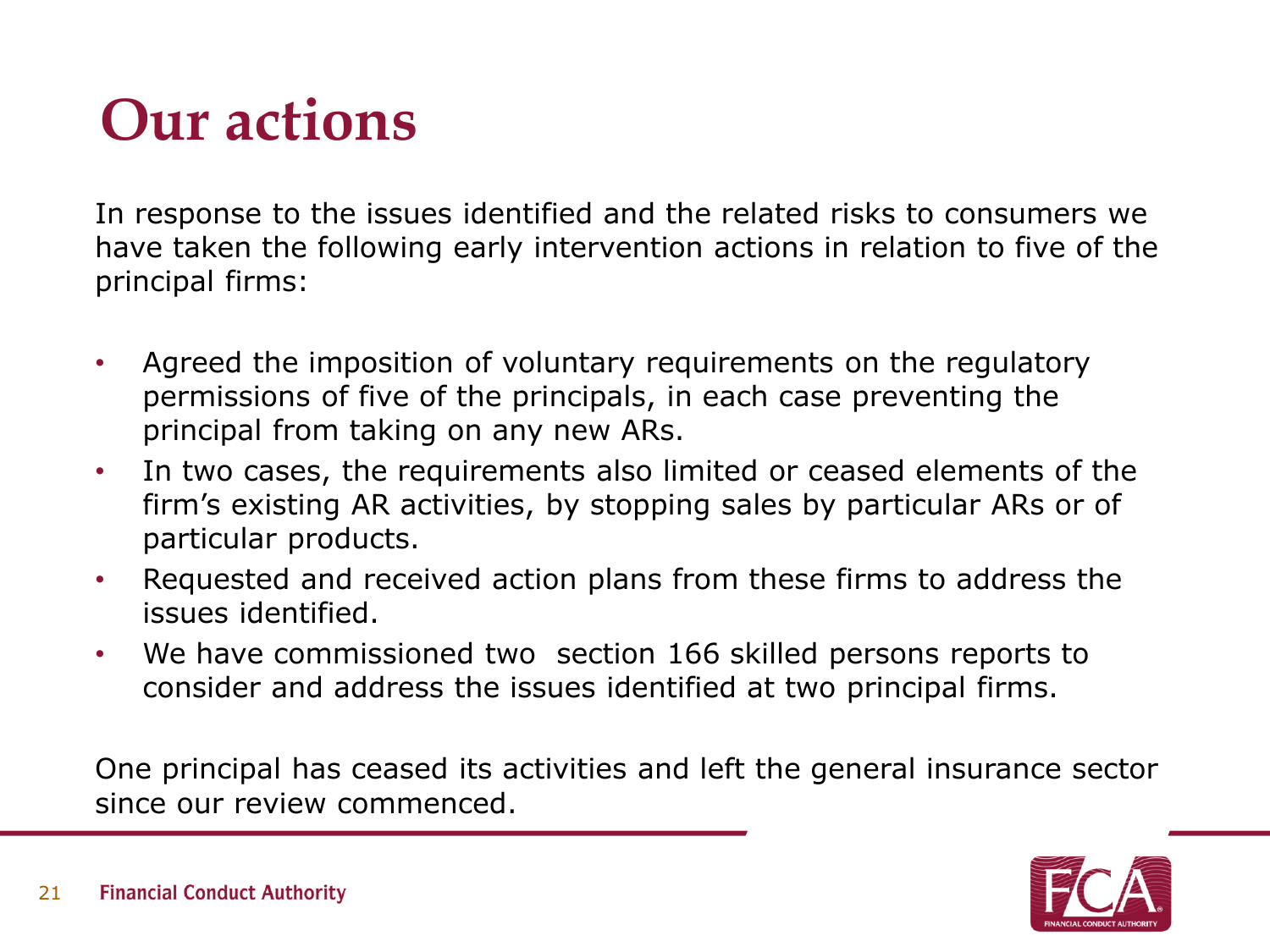## Our expectations

#### **We expect principal firms to be able to demonstrate that they:**

- Have considered the impact of ARs on their own business and ability to meet threshold conditions
- Assess the solvency and suitability of their ARs
- Put in place compliant contractual arrangements with their ARs
- Have adequate controls over their ARs' regulated activities for which the firm has responsibility
- Have adequate resource to oversee the ARs and enforce compliance with relevant Handbook obligations
- Ensure that the ARs are fit and proper to deal with clients in their name so that clients dealing with the ARs are afforded the same level of protection as if they had dealt with the firm itself.
- Can demonstrate that the ARs treat customers fairly and do not mis-sell general insurance products
- Appropriately identify and protect client money, or ensure that effective risk transfer arrangements are in place
- Ensure that their ARs deliver post-sales services in a compliant manner

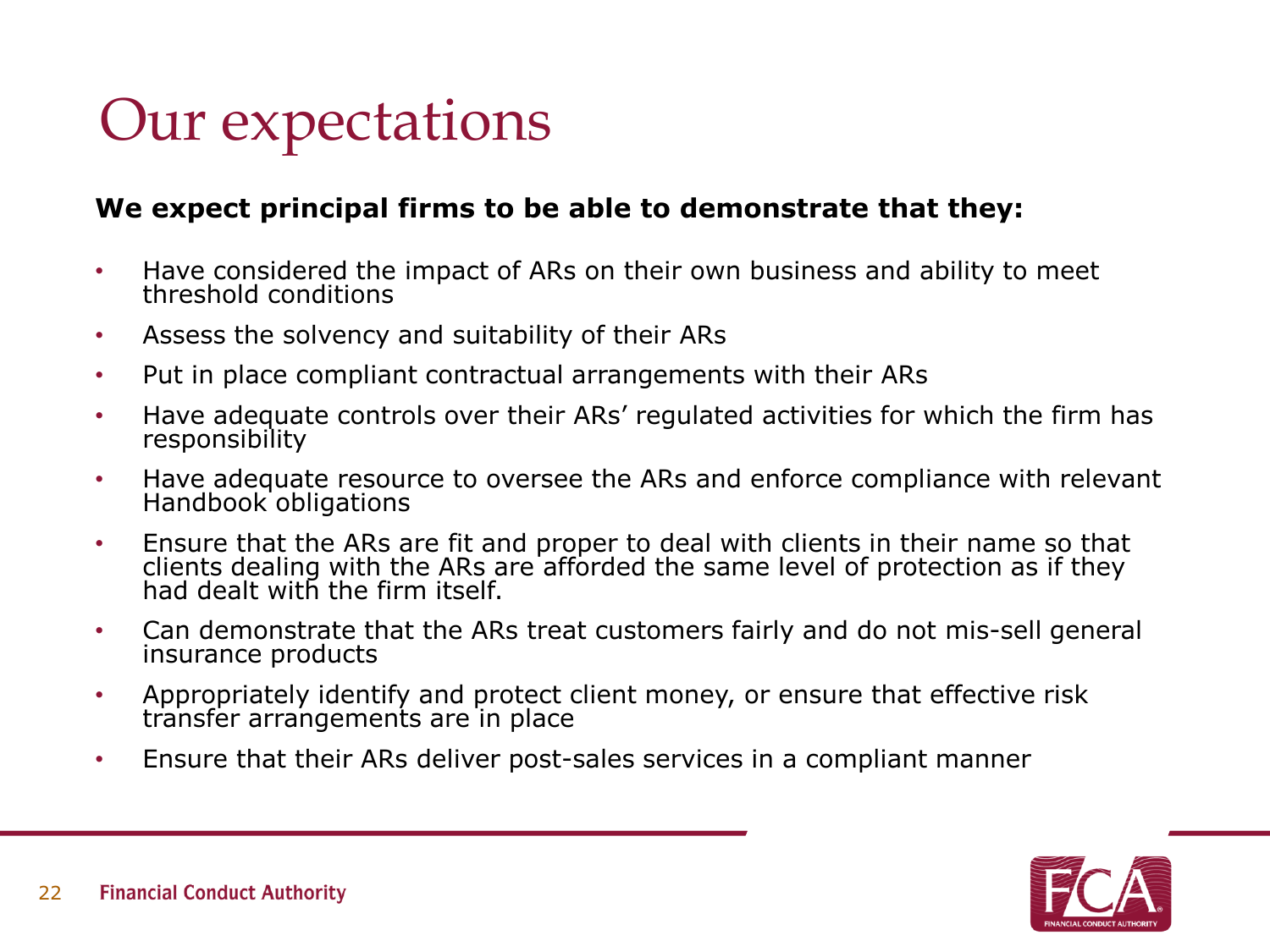## **Next steps**

- We are sending a 'Dear CEO' letter to the chief executive officers of relevant principal firms setting out our expectations
- We are planning to perform additional work with some of the firms in the wider survey sample
- We are continuing to work with the firms included in our detailed review, providing individual feedback to these firms and setting out any actions required
- We will consider the need for further thematic or supervisory work, and expect that this will remain an area of supervisory focus.
- We will consider the need for other regulatory actions as a result of the findings, including changes in Authorisation processes or the need for Policy work
- We will engage actively with the sector, including via engagement with relevant trade bodies, to take forward these findings